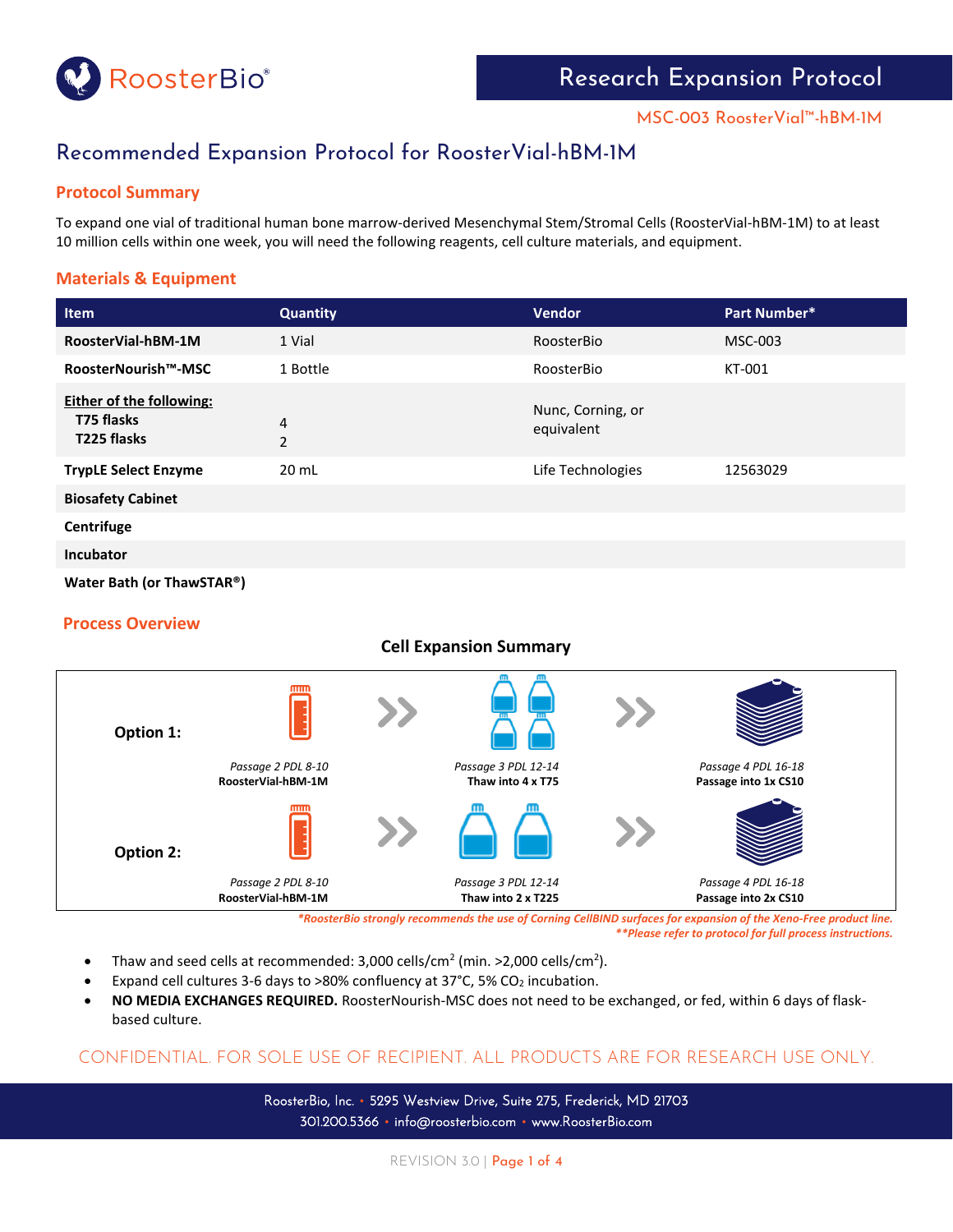

# Recommended Protocol

## **1. Expansion Options**

Please refer to the following Expansion Options table to determine the cell culture vessel best suited to your research needs. Note: If larger cell numbers are required, a decrease in seeding density to 2,200 cells/cm<sup>2</sup> (and increase in total vessel seeding surface area to 450 cm<sup>2</sup> and total seeding media to 90 mL) will maximize total cell output at harvest with an increase in total Population Doubling Level (PDL).

| Vessel | <b>Surface Area</b><br>$\mathsf{(cm^2)}$ | <b>Number of</b><br><b>Vessels Needed</b> | <b>Total Surface</b><br>Area $\text{cm}^2$ ) | <b>Seeding Density</b><br>(cells/cm <sup>2</sup> ) | Approx. Yield at<br><b>Harvest</b> | <b>Days of Culture</b> |
|--------|------------------------------------------|-------------------------------------------|----------------------------------------------|----------------------------------------------------|------------------------------------|------------------------|
| T75    | 75                                       | 4                                         | 300                                          | 3.300                                              | $\geq 10M$                         | 3 to 6                 |
| T225   | 225                                      |                                           | 450                                          | 2,200                                              | $\geq$ 12M                         | 3 to 6                 |

## **2. Media Preparation**

- 2.1. Bring RoosterNourish-MSC components to room temperature, protected from light, for up to four hours.
- 2.2. Prepare 1 bottle of medium by aseptically adding 1 bottle of RoosterBooster™-MSC (Part No. SU-003) to 1 bottle of RoosterBasal™-MSC (Part No. SU-005/SU-022).
- 2.3. Mix well by capping and gently mixing the bottle.

## **3. Cell Thawing & Seeding**

- 3.1. Aseptically transfer 10 mL of prepared medium into a 50 mL centrifuge tube.
- 3.2. Thaw RoosterVial-hBM-1M vial in an automated thawing device (e.g., ThawStar), or manually in a 37°C water bath. When thawing in a water bath, monitor the vial closely and remove from water bath once only a small bit of ice is remaining (2-3 min).
- 3.3. Aseptically transfer vial into a Biosafety Cabinet (BSC).
- 3.4. Transfer vial contents into the 50 mL centrifuge tube containing prepared medium and mix cell suspension well.
- 3.5. Centrifuge at 350 x g for 10 min.
- 3.6. Aspirate the supernatant and resuspend cells in 20 mL of RoosterNourish-MSC medium.
- 3.7. Mix well and seed cells equally into four T75 vessels or into two T225 vessels, and add medium to bring volume up to final volume according to table below:

| <b>Type of Culture Vessel</b> | <b>Total Volume of Cell</b><br><b>Suspension per Vessel</b> | <b>Final Volume per Vessel</b> |
|-------------------------------|-------------------------------------------------------------|--------------------------------|
| T75 x 4                       | 5 mL                                                        | $15 \text{ mL}$                |
| T225 x 2                      | $10 \text{ mL}$                                             | 45 mL                          |

3.8. Transfer vessels into an incubator (37°C, 5% CO2) and ensure surfaces are covered evenly with media.

## CONFIDENTIAL. FOR SOLE USE OF RECIPIENT. ALL PRODUCTS ARE FOR RESEARCH USE ONLY.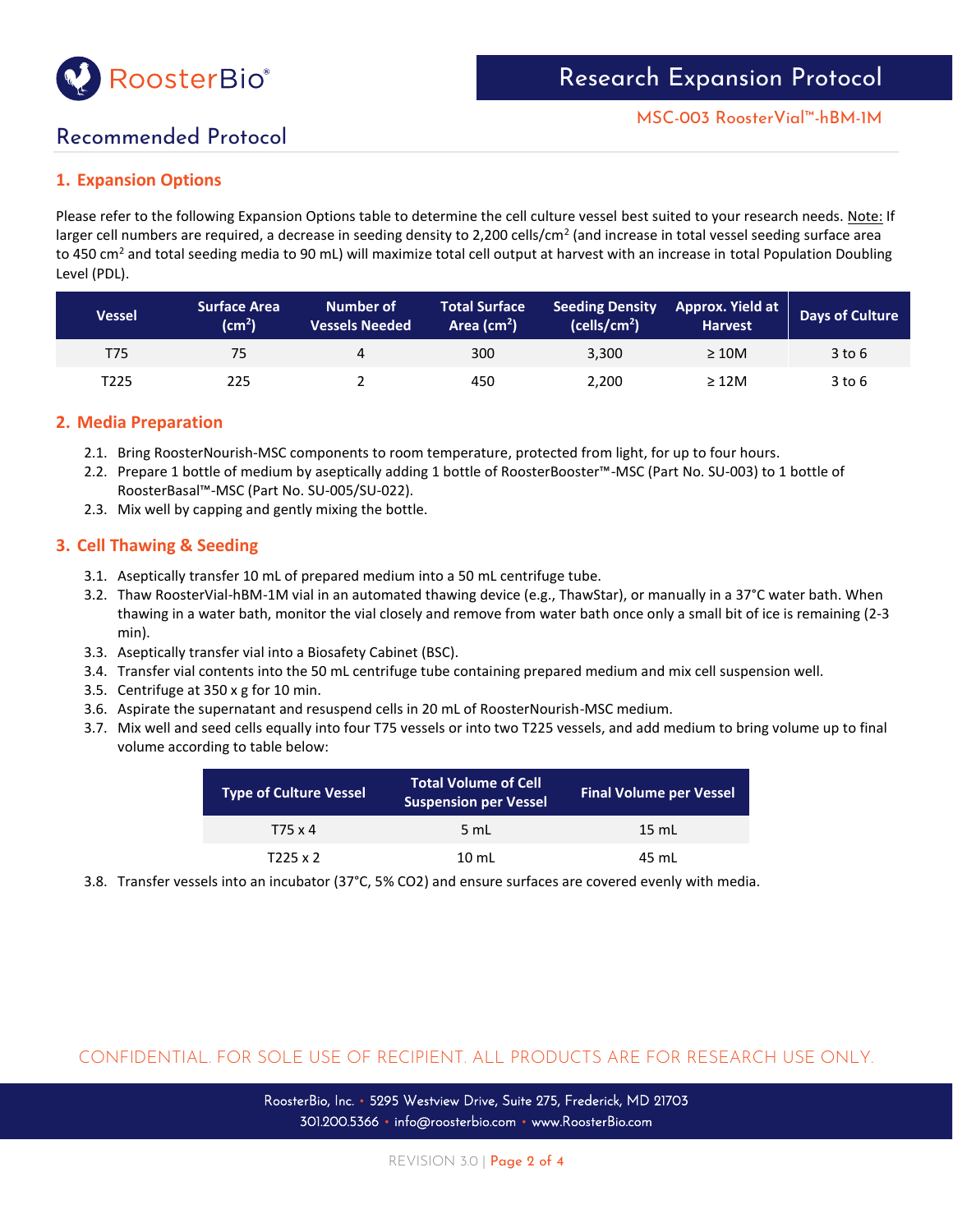

### **4. Cell Expansion**

- 4.1. Microscopically monitor cell confluency starting on day 3 of culture.
- 4.2. When culture is >80% confluent, cells are ready to harvest.



#### **Cell Confluency**

Note: For best expansion and functional performance, it is recommended to passage the cultures before reaching 90% confluence. If the cultures reach over confluence, this may result in difficulty when harvesting, increased aggregation, decreased cell viability, growth inhibition and loss of differentiation potential.

#### **5. Cell Harvest**

- 5.1. For harvest, transfer vessels into biosafety cabinet and remove spent media.
- 5.2. Add 3 mL TrypLE to each T75 flask or 10 mL TrypLE to each T225 flask.
- 5.3. Distribute TrypLE evenly to cover all the cells and place vessels in 37°C (5% CO2) incubator. Check culture every 5 min until cells are detached from surface. Gently tap to dislodge remaining cells from surface.

**Total Time Required for Cell Detachment**

- 5.4. Add equivalent volume of RoosterNourish™-MSC to each vessel to stop the TrypLE activity.
- 5.5. Transfer the cell suspension into a 50 mL centrifuge tube.
- 5.6. Centrifuge at 350 x g for 6 min.
- 5.7. Aspirate the supernatant.
- 5.8. Resuspend cells in medium to achieve desired cell concentration. Measure the total volume of cell suspension:

**Total Volume of Cell Suspension (=A)**

- 5.9. Transfer 0.5 mL of cell suspension into microcentrifuge tubes for cell counts.
- 5.10. Count cells with a cell counting device, performing a dilution if required to get within its acceptable range:

| <b>Raw Data</b>      |                                   | <b>Adjusted Data</b>                   |                                             |  |  |
|----------------------|-----------------------------------|----------------------------------------|---------------------------------------------|--|--|
| Dilution Factor (=B) | Viable Cell<br>Concentration (=C) | <b>Cell Concentration</b><br>$(D)=B*C$ | <b>Total Cells at Harvest</b><br>$(E)=D^*A$ |  |  |
|                      |                                   |                                        |                                             |  |  |

5.11. Cells are ready to be used in your application.

CONFIDENTIAL. FOR SOLE USE OF RECIPIENT. ALL PRODUCTS ARE FOR RESEARCH USE ONLY.